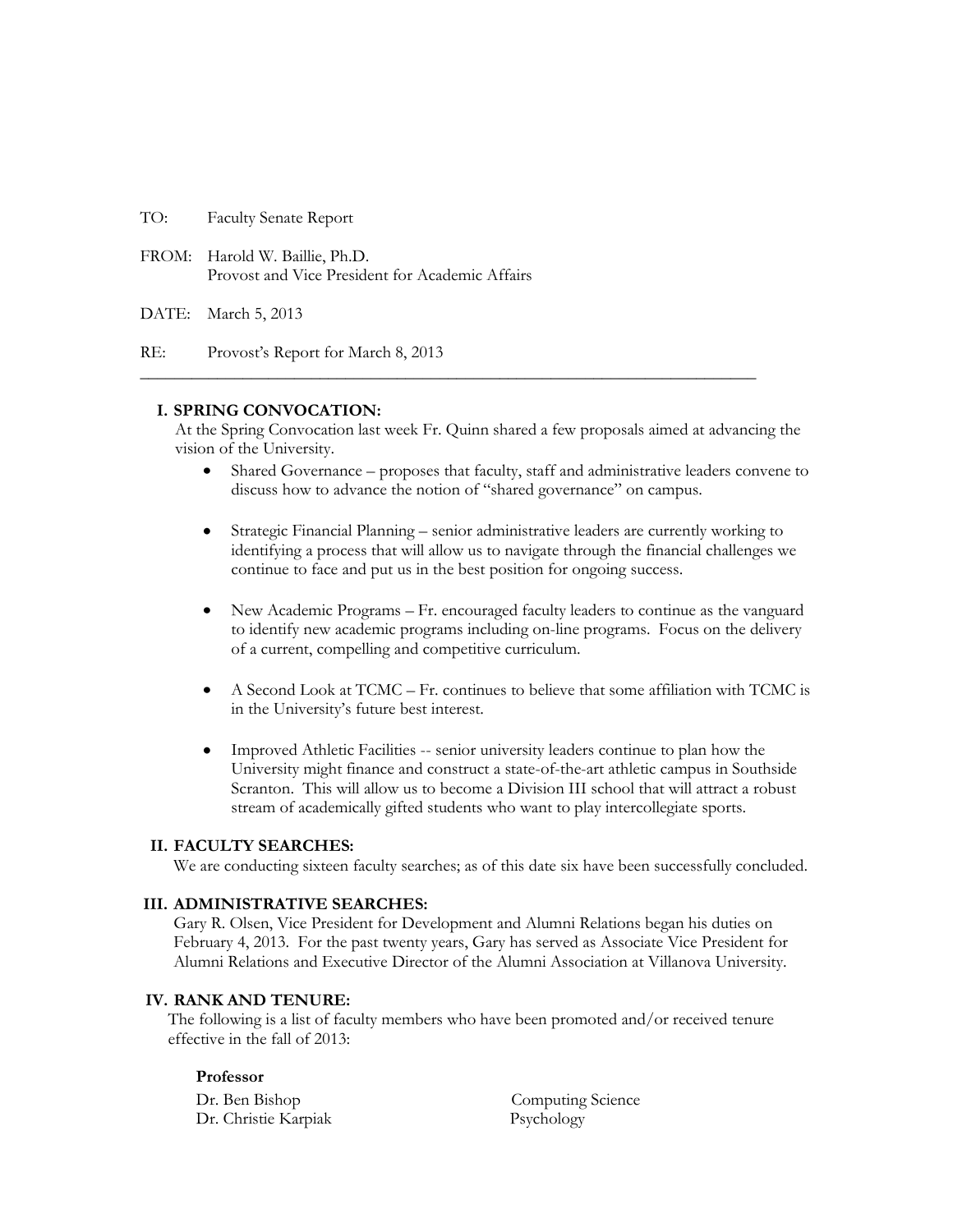#### **Associate Professor**

| Dr. Cyrus Olsen      | The  |
|----------------------|------|
| Dr. David Dzurec     | His  |
| Dr. Susan Mendez     | Enş  |
| Prof. Kristen Yarmey | Lib. |
| Dr. Marlene Morgan   | ОT   |
| Dr. Carol Reinson    | ОT   |
| Dr. Nathan Lefler    | The  |
| Dr. Jessica Nolan    | Psy  |

## **Associate Professor/Tenure**

| Dr. Darryl DeMarzio | Education    |
|---------------------|--------------|
| Dr. Meghan Rich     | Sociology/CJ |

#### **Tenure**

Dr. Kim Subasic Nursing Dr. Bryan Burnham Psychology Dr. Jennifer Vasquez Math Dr. Patricia Wright Nursing

Dr. Marzia Caporale World Languages & Cultures

Theology History

Library

Theology Psychology

English & Theatre

#### **V. FULBRIGHT APPLICATIONS:**

This year Dr. Susan Trussler and her Fulbright Committee nominated ten students. We have received notification that eight of our students are National Finalists for Fulbright Fellowships. This year there were over 9,700 applicants for the approximately 1,000 awards nationwide. The eight finalists are:

| Name               | <b>Application Field</b> | Country   | Major(s)                      |
|--------------------|--------------------------|-----------|-------------------------------|
| Brian Entler       | <b>Biology</b>           | Australia | Neuroscience; Biology         |
| Mark Grambo        | Teaching ESL             | S. Korea  | <b>International Business</b> |
| Elena Habersky     | Teaching ESL             | Jordan    | Intl. Studies; Philosophy     |
| Shannon Haberzettl | Teaching ESL             | Malaysia  | School Counseling (MS)        |
| Rebecca Schmaeling | Teaching ESL             | Spain     | Political Science             |
| Joseph Seemiller   | Biology                  | Germany   | Neuroscience                  |
| Dana Trembley      | Economics                | Canada    | Economics                     |
| Jan Wessel         | <b>Business</b>          | Hungary   | <b>International Business</b> |

Four are finalists for research grants (classified by broad field of application), while four are finalists for teaching assistantships. As usual, we now wait on final decisions that are made individually by the countries over the next five months. As always, Dr. Susan Trussler and her team have done a great job in preparing students for this competition.

#### **VI. FELLOWSHIP APPLICATIONS:**

Truman Scholarships**:**

I am pleased to report that the University of Scranton has three Truman National Finalists after the initial round of selections (February 14-16). There are approximately 200 National Finalists, so this is a very nice accomplishment for our students and for Dr. Engel's team that supports fellowship applications. The students will now face a rigorous interview process, and faculty have provided mock interviews to help them prepare. We will also support the necessary travel to the interview sites. More information will be available in May.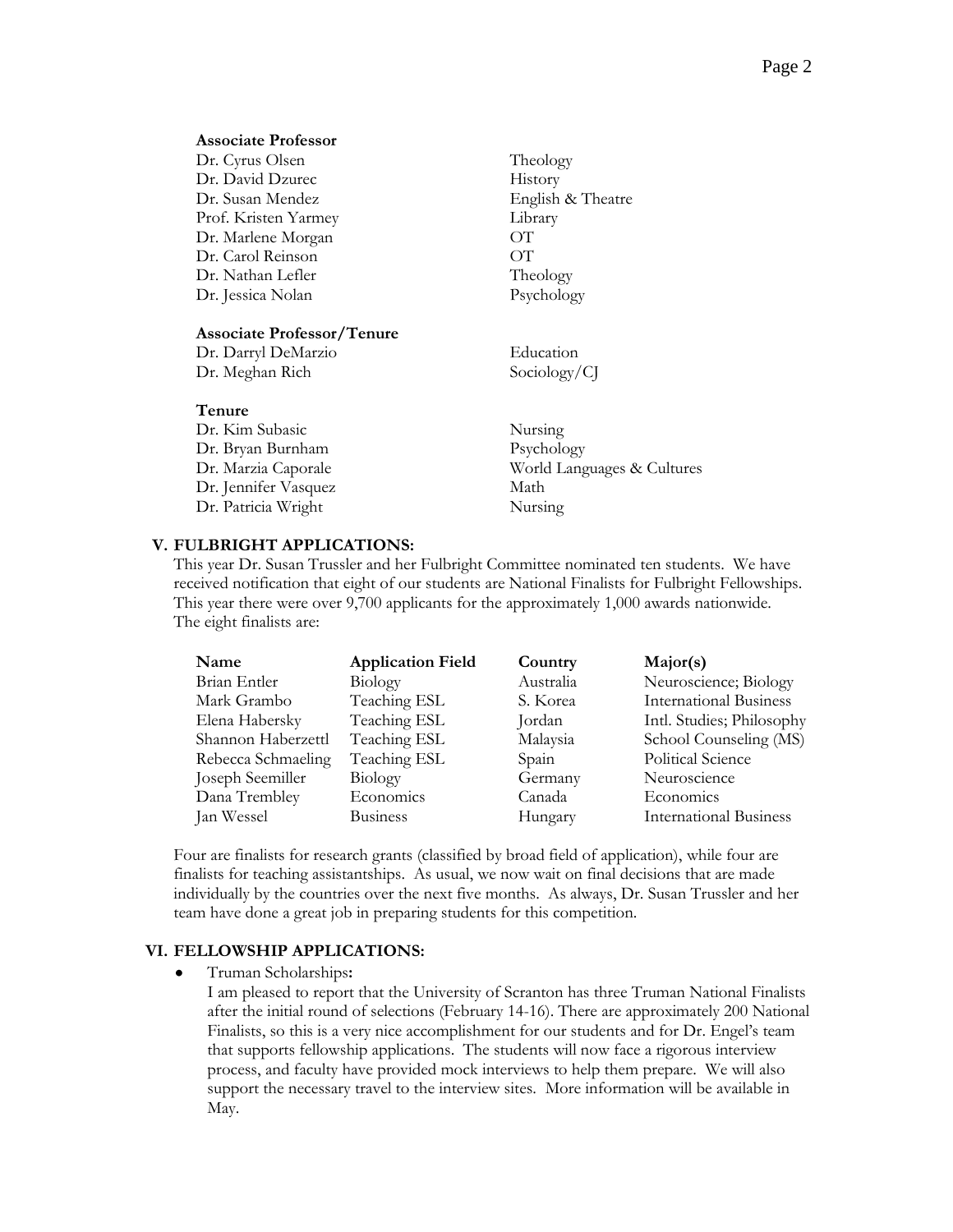#### $\bullet$ Goldwater Scholarships:

We have nominated one student for the Goldwater Scholarship and we anticipate nominating one student for the NCAA Post-Graduate Scholarship in spring and one for the National Health Services Corps Scholarship.

## **VII. MEDICAL SCHOOL ACCEPTANCES:**

As of this date in 2013, 30 students have received a total of 44 acceptances to 19 different medical schools; 11 students have received 20 acceptances to 9 different dental schools; 1 student has been accepted to optometry school. Since numerous students are still interviewing at doctoral-level health profession schools, the number of acceptances will continue to increase throughout the spring and summer.

# **VIII. FACULTY DEVELOPMENT:**

# **Grant Proposals/Clavius Funding:**

Calls for proposals for Clavius Funding and Summer Grant Application were sent out to faculty on January 28th.

# **Provost Faculty Enhancement Awards:**

Request for nominations for the Provost Faculty Enhancement Awards were sent out to the Deans and Department Chairs on February 4th. The Provost Advisory Group will assist the Provost and Associate Provost in making the final determination on the awards recipients. The awards will be presented at the Faculty Appreciation Day dinner scheduled for April 5th from 5:00 p.m. to 9:00 p.m. in The DeNaples Center's Ballroom

# **IX. UP-COMING CONFERENCES:**

This June we will be hosting the annual conference of the New American Colleges and Universities. This is a group of Masters I institutions that are focused on blending professional education with strong education in the liberal arts. Keynote speakers will be Carol Schneider, President of the AAC&U and Cathy Trower, research director of the COACHE (Collaborative on Academic Careers in Higher Education) program at Harvard.

In October, we will be hosting the Lilly national conference. The theme is "Faith and Academic Freedom in Civic Virtue." Keynote speakers will include three plenary sessions with speakers Mark Ravizza, SJ, Patricia McGuire ( President of Trinity College, Washington, DC) and Rob Kapilow (composer and conductor, featuring a talk on his series "City Scapes"). There will also be a presentation on jazz in America, by Loren Schoenberg, executive director of The National Jazz Museum in Harlem, in conjunction with a performance by Wycliffe Gordon, DHL., The University of Scranton and The University of Scranton Jazz Band.

# **X. THE COLLEGES:**

# **The Panuska College of Professional Studies**

- Our Occupational Therapy Master's program has received accreditation.
- $\bullet$ The TEAC Accreditation Panel met on February 8th to consider our Advanced Teaching Program, Education Leadership Program and Teacher Education Program. We will hear the final word in March.
- We have entered into an arrangement to transfer our Nurse Anesthesia program from a joint agreement with Wilkes-Barre General Hospital to full ownership by the University. This will occur in 2015, with the next two years requiring renegotiating our contracts for clinical sites, establishing appropriate faculty staffing in the nursing department, and modifying the program's accreditation status. The reasons for the transfer include: Wilkes-Barre General Hospital's parent company's (CHS) desire to drop this educational commitment, our desire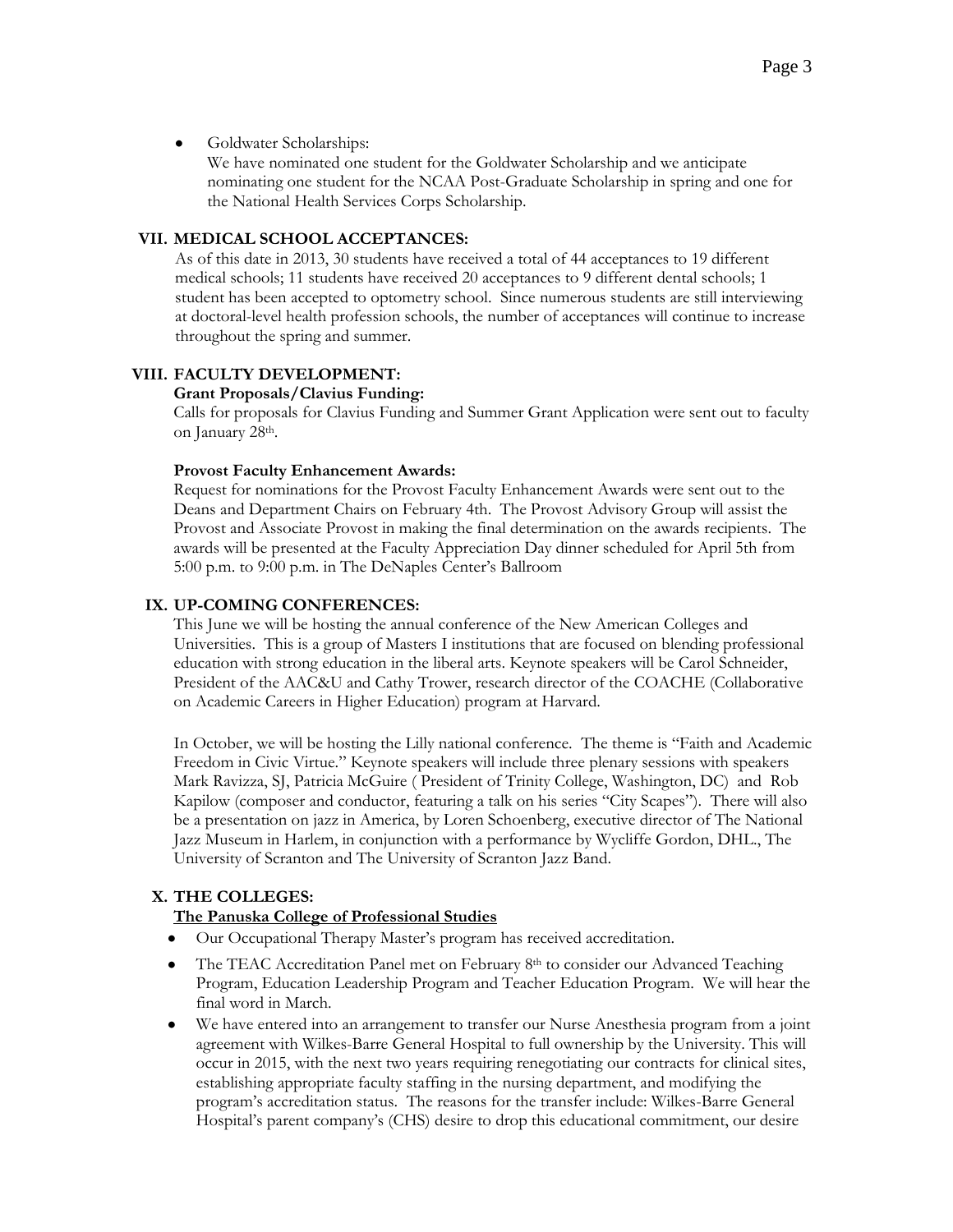to maintain and grow the program, and our interest in the attractiveness of having such a program.

## **College of Arts and Sciences**

- The Keynote Speaker for The Third Annual Conference on Aging will be Dr. Linda Fried, an internationally recognized epidemiologist and geriatrician and Dean of the Mailman School of Public Health at Columbia University. The Conference will be will be held on our campus on April 11, 2013.
- Gretchen J. Van Dyke, Ph.D., has been elected to a four-year term on the national board of the Lilly Fellows Program in Humanities and the Arts. We have been a member of the Lilly Fellows Program since 1997 and will host the program's annual Workshop for Academic Administrators and National Network Conference in 2013.
- Maureen Carroll, Ph.D., has been awarded the 2013 James P. Crawford Award for  $\bullet$ Distinguished College or University Teaching by the EPaDel section of the Mathematical Association of America.
- Two physics majors, senior Christopher Culver and sophomore Rachel Salmon, presented their research at the 221st Meeting of the American Astronomical Society (AAS) in Long Beach, CA. Rachel won a Chambliss Astronomy Achievement Student Award Honorable Mention at this meeting. Out of more than 400 students attending the Conference, there were just 5 award winners and 6 receiving honorable mention.

#### **College of Graduate and Continuing Education**

*U.S. News & World Report's* 2013 Best Online Education Programs ranked our online graduate program in education  $6<sup>th</sup>$  in the nation, and our online MBA program ranked  $39<sup>th</sup>$ . The list ranked online programs offered by nonprofit and for-profit institutions in the United States in categories of business, education, engineering, nursing, and computer information technology. Our online graduate program in education has the highest rank of the 12 Pennsylvania colleges, and five Jesuit universities, listed by *U.S. News*. Our online graduate program in business was among just seven colleges in Pennsylvania and five Jesuit universities listed.

#### **XI. CURRICULUM APPROVALS:**

| <b>Course Change</b>                                               | Date Posted |
|--------------------------------------------------------------------|-------------|
| NURS 493: Nursing Research to                                      | 3/9/12      |
| NURS 590: Rural Health Course                                      | 10/24/12    |
| ARTH 111: History of Art II: Forming a Christian Heritage          | 9/26/12     |
| ARTH 112: History of Art III: Global Visual Culture                | 9/26/12     |
| ARTH 110, 111 & 112                                                | 11/20/12    |
| <b>New Course</b><br>ARTH 110: History of Art I: The Ancient World | 9/26/12     |
| <b>New Minor</b>                                                   |             |
| Studio Art Minor                                                   | 7/30/12     |

#### **XII. EDUCATION FOR JUSTICE:**

In just the last few years, the reality of increasing economic inequality has come to dominate much of our nation's political discourse. Changes to the tax code that have disproportionately benefited upper-income earners, Wall Street privilege, the housing crisis, and the global economic slowdown have thrown many Americans' economic situations into doubt. This has been particularly true for our nation's most vulnerable. As a consequence, the Education for Justice Board selected **Inequality** as this year's annual theme. In support of this theme the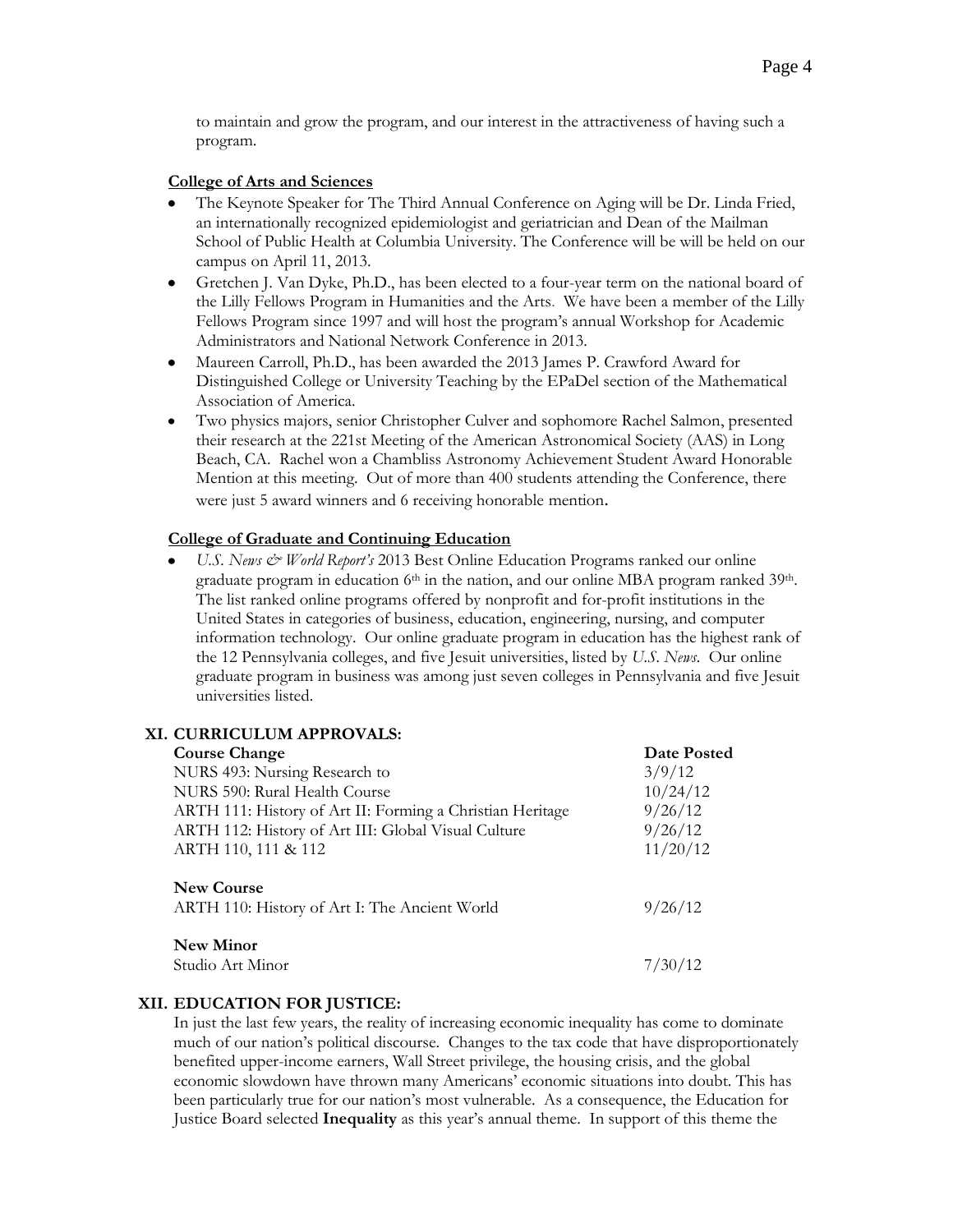| Education for Justice Program has planned and sponsored a variety of events and activities |  |
|--------------------------------------------------------------------------------------------|--|
| during the Spring 2013 semester:                                                           |  |

| Event                                                                                                                 | <b>Sponsors</b>                                         | <b>Event Type</b>   | Date                           |
|-----------------------------------------------------------------------------------------------------------------------|---------------------------------------------------------|---------------------|--------------------------------|
| Eric Deggans talk                                                                                                     | Paul Porter and Kim<br>Pavlick                          | Speaker             | February 21,<br>2013 (LSC 133) |
| International Women's Day<br>Film Festival                                                                            | Justine Johnson and<br>the Jane Kopas<br>Women's Center | Film Festival       | March 8, 2013                  |
| Jerry Beyer talk on Catholic<br>social teaching, inequality<br>and higher education<br>(rescheduled from Fall<br>2012 | Education for Justice                                   | Speaker             | March 12, 2013<br>(BRN 228)    |
| Maria Kefalas talk on social<br>stratification and inequality<br>(tentative)                                          | Meghan Rich,<br>Sociology                               | Speaker             | April 2013                     |
| Annual theme Teach-In                                                                                                 | Education for Justice                                   | Student teach-in    | April 2013                     |
| Art and Essay Competition                                                                                             | Education for Justice                                   | Student competition | April 2013                     |
| Keynote Speaker                                                                                                       | Education for Justice                                   | Speaker             | April 2013                     |

# **XIII. STUDY ABROAD AND INTERNATIONAL STUDENTS:**

Over Intersession, there were six faculty led travel courses that took fifty-five students to Guyana, India, Mexico, the Philippines, Slovakia, and Uganda. The courses were led by thirteen faculty members. Currently, we have fifty-one students studying abroad.

# **XIV. SENIOR FELLOW, INTERNATIONAL, CULTURAL, AND CIVIC PROJECTS: The Schemel Forum**

After a very successful fall semester we are about to launch the spring semester. The community is enthusiastic about the offerings, our membership is growing and we are exploring the possibilities of an outreach program in the summer.

# **Luncheon Seminars**

- *Democracy as a Political Project: Reflections from Palermo and Colombia,* Aldo Civico, Ph.D.
- *Embers of War: Why Were We in Vietnam?,* Fredrik Logevall
- *War and Peace: Current Issues,* Daniel Serwer
- *Mid-Century Modern: Designs for Living,* Gregory K. Hunt, FAIA
- *The Rise and Fall of Women in Democratic Revolution,* Jill Dougherty
- *Post-Traumatic Stress Disorder (PTSD): The Emotional Toll of Violence in Military and Civilian Populations,* Laszlo Gyulai, Ph.D.

# **Evening Courses**

- *The Vietnam War: As Seen in Film and Literature,* David Wenzel and Daniel Fraustino, Ph.D.
- *Religious Pluralism: Problem or Promise? The Case of Christianity and Islam,* Christian Krokus, Ph.D.
- *Georgia O'Keeffe,* Josephine Dunn, Ph.D.